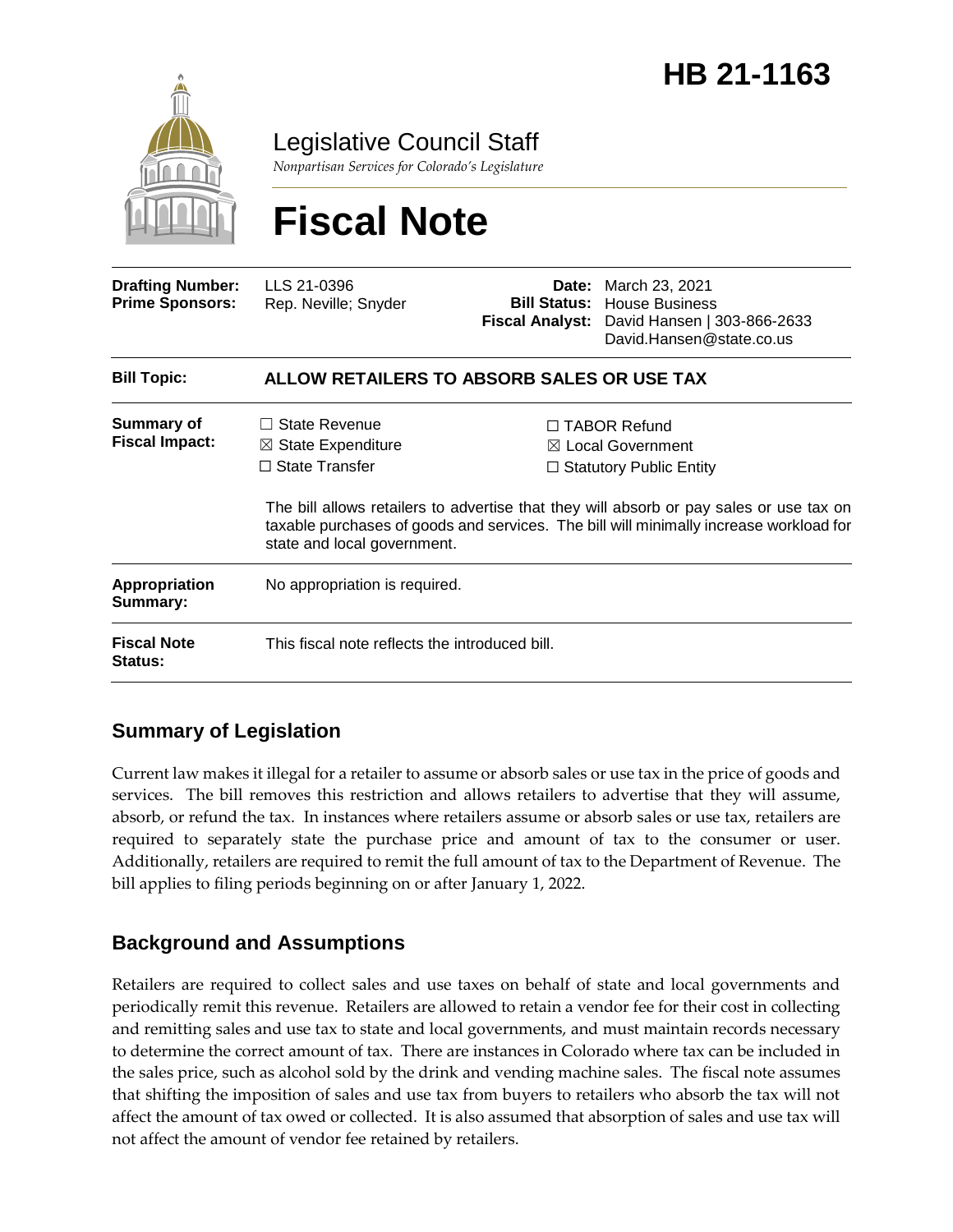# March 23, 2021 **HB 21-1163**

# **Comparable Crime Analysis**

Legislative Council Staff is required to include certain information in the fiscal note for any bill that creates a new crime, changes the classification of an existing crime, or changes an element of an existing crime. This section outlines data on crimes comparable to the offense in this bill and discusses assumptions on future rates of criminal conviction for those offenses.

**Prior conviction data and assumptions.** This bill removes the existing offense for a retailer to unlawfully advertise or state that they will assume or absorb sales tax for a consumer. From FY 2017-18 to FY 2019-20, zero offenders have been sentenced and convicted for this offense; therefore, the fiscal note assumes that there will continue to be minimal or no additional criminal case filings or convictions for this offense under the bill. Because the bill is not expected to have a tangible impact on criminal justice-related revenue or expenditures at the state or local levels, these potential impacts are not discussed further in this fiscal note.

#### **State Expenditures**

The bill is expected to minimally increase workload for the Department of Revenue to enforce compliance, conduct investigations, and administer retailer absorption of sales and use tax. This fiscal note assumes that workload impacts can be absorbed as part of the normal operations of administering sales and use taxes.

#### **Local Government**

Home-rule jurisdictions in Colorado may also allow a retailer to absorb or assume local sales and use tax. These jurisdictions may also have increased workload as described above.

## **Technical Note**

While the bill requires the price of the goods and the tax amount to be listed separately on a receipt, it does not require that the receipt state who paid the tax. Thus, in certain situations when a retailer absorbs or pays sales or use tax on behalf of a consumer, there may be ambiguity later over who owes the tax if it is not properly remitted. While this does not technically affect the amount of tax owed, it may hamper the ability of the Department of Revenue to collect unpaid tax or verify refunds.

## **Effective Date**

The bill takes effect 90 days following adjournment of the General Assembly sine die, assuming no referendum petition is filed.